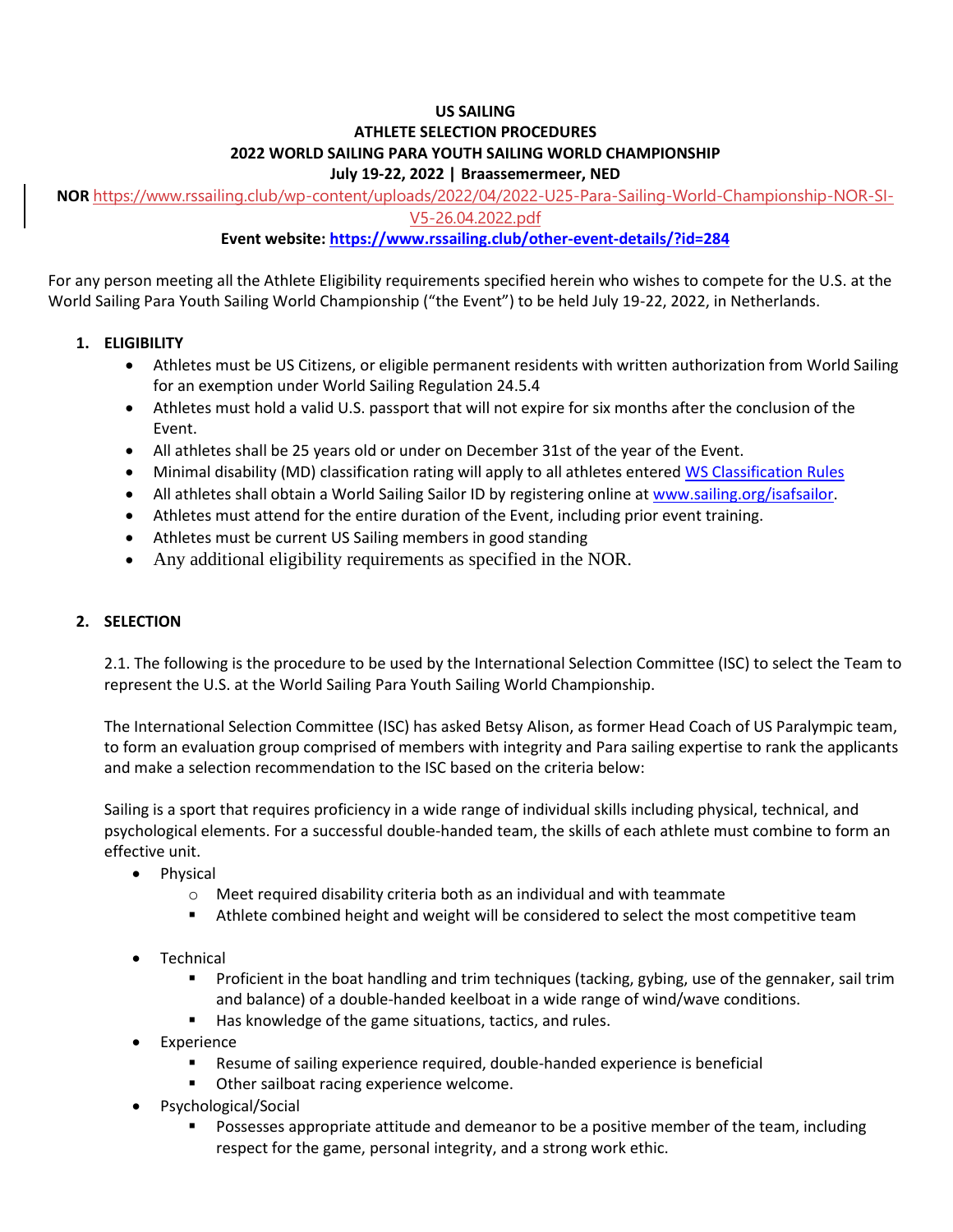2.2. Applications must be submitted online by midnight Pacific Time on May 22nd of 2022. The application is available at: <https://www.ussailing.org/competition/adult-sailing/adaptive-racing/>

2.3 Individual or team applications will be accepted. If applying as an individual, the evaluation group will take into consideration who would pair well to form a team. It is not necessary to apply as a double-handed team.

#### **3. REMOVAL OR WITHDRAWAL OF ATHLETES**

3.1. Athletes (skipper and crew) who will be representing the USA at the Event may be removed by US Sailing for any of the following reasons:

3.1.1. Voluntary withdrawal. Athlete must submit a written letter to Betsy Alison at US Sailing [\(BetsyAlison@ussailing.org\)](mailto:BetsyAlison@ussailing.org).

3.1.2. Violation of US Sailing's Code of Conduct ("Code of Conduct"). Any athlete found to have violated the Code of Conduct (Attachment 1) at any time from the publishing of this document through the completion of the Event may not be eligible to represent the USA at the Event. All decisions regarding an Athlete's violations of the Code of Conduct regarding an athlete's eligibility to compete at the Event will be made by US Sailing based on the procedures defined in the US Sailing Bylaws and Regulations.

#### **4. REPLACEMENT OF ATHLETES**

As permitted by World Sailing, a replacement athlete will be nominated from the pool of eligible athletes based on the criteria outlined in section 2 above and approved by the ISC.

#### **5. DEVELOPMENT OF SELECTION PROCEDURES**

The International Selection Committee (ISC) was responsible for creating these Selection Procedures.

5.1. Any member of the ISC or the evaluation group that has a possible conflict of interest must disclose it. If such conflict exists, the person must recuse him/herself from discussions and voting. Further, the person should not otherwise influence other members of the selection process. However, a person who has recused him/herself, but who has relevant and necessary information with respect to athlete performance (for example a national team coach) may, if requested by the committee, provide such information to the committee so long as such information is provided in a fair and unbiased manner and the committee member who declared the conflict of interest does not vote toward the final decision.

#### **6. ATHLETE OMBUDSMAN**

Athletes who have questions regarding their opportunity to compete that are not answered by US Sailing may contact either of the following:

US Sailing Athlete Ombudsman, Bob Lane at [rlane@hmallc.com](mailto:rlane@hmallc.com)

USOPC Athlete Ombudsman, Kacie Wallace at [kacie@usathlete.org](mailto:kacie@usathlete.org)

Telephone | (719) 866-2299Toll-free telephone | 1-(888) ATHLETE (1-888-284-5383) <https://www.teamusa.org/Athlete-Ombuds>

**AS THE NATIONAL GOVERNING BODY FOR SAILING IN THE UNITED STATES, THE COMMITTEE MAY NOT DISCRIMINATE BASED UPON THE APPLICANT'S RACE, COLOR, RELIGION, AGE, SEX OR NATIONAL ORIGIN, DISABILITY, VETERAN STATUS, SEXUAL ORIENTATION, GENDER IDENTITY OR EXPRESSION, GENETIC INFORMATION, OR ANY OTHER STATUS PROTECTED BY FEDERAL, STATE AND LOCAL LAW, WHERE APPLICABLE.**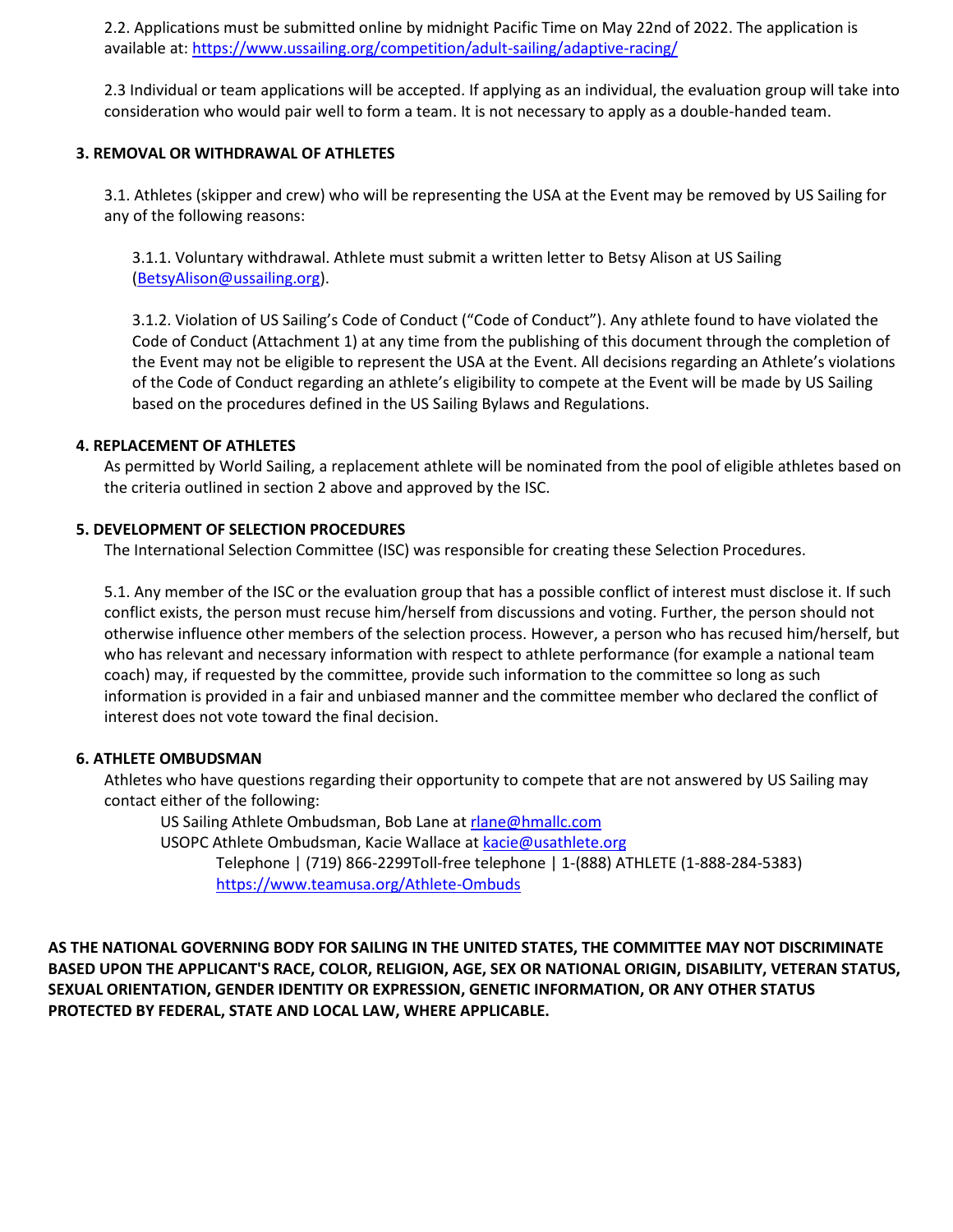

### **Attachment 1: 2022 USST Code of Conduct**

The Athlete hereby pledges to uphold the spirit of US Sailing's Code of Conduct (the "Code"), which offers a guide to the Athlete's conduct as a member of the Youth Para Sailing Worlds Team ("Travel Team"). The Athlete acknowledges that he or she has a right to a hearing if the opportunity to compete is denied or if charged with a violation of this Code.

The Athlete commits to familiarization with the Code and understands that acceptance of its provisions is a condition of selection to the Travel Team. Failure to meet any term in the Code of Conduct will not be tolerated. Athletes who violate the Code of Conduct will be subject to a disciplinary review by US Sailing and penalties.

#### **As a Member of the Youth Para Sailing Worlds Team, the Athlete hereby promises and agrees that s/he:**

- Shall abide by all rules related to the selection procedures as approved by US Sailing;
- Shall exercise good judgment and conduct themself with honesty, integrity, and respect for others at all times, including acting in a sportsmanlike manner consistent with the spirit of fair play;
- Shall maintain a level of competitive readiness that will permit performance at the maximum of the athlete's abilities;
- Shall follow the World Sailing Anti-Doping Code, the World Anti-Doping Code and the United States Anti-Doping Protocol, acknowledging the World Sailing, World Anti-Doping Agency and US Anti-Doping Agency rules and regulations concerning the use of banned methods and substances. Drug testing may take place during the event;
- Is not currently serving an Anti-Doping Agency violation and does not have a pending or unresolved violation charge;
- Shall review medications on www.globaldro.com and determine if any medications are considered Prohibited. If considered Prohibited, athletes will have to apply for a TUE, Therapeutic Usage Exemption. Any questions can go to [olympic@ussailing.org;](mailto:olympic@ussailing.org)
- Shall be familiar with and follow the SafeSport rules, policies, and procedures adopted by the USOPC Center for SafeSport, as such rules may be amended from time to time;
- Shall successfully complete SafeSport training upon signing the Code of Conduct. Training is required every year, with a refresher course for those who have previously completed the SafeSport Training;
	- o To complete the training: go to the [SafeSport website.](file:///C:/Users/thomasmistele/Downloads/1.https:/safesport.org/authentication/register%3ftoken=9d8ee5fa-5241-4dd2-a606-199d2f21e097)
	- o Create an account (if not done so already) by entering Athlete's US Sailing member ID
	- o Follow instructions for online training
- Shall complete a background check through the US Sailing provider upon signing the Code of Conduct and promptly complete this screening after receiving the e-mail prompt by Hire Image, the screening company retained by US Sailing;
- Shall not engage in any conduct that is criminal under any laws applicable to the athlete, including, but not limited to laws governing the possession and use of drugs and alcohol and providing of drugs to any person and of alcohol to minors;
- Is eligible to compete under the rules of World Sailing;
- Shall refrain from conduct detracting from athlete's ability or that of teammates to attain peak performance;
- Shall give careful consideration to the possibility of incurring injuries that would jeopardize the ability to compete in sailing events, prior to participating in potentially hazardous sports such as skiing, snowboarding, hang gliding, rock climbing, parachuting, base jumping, waterskiing, wake boarding, etc.;
- Shall respect the property of others whether personal or public;
- Shall exercise good judgment and conduct themself with honesty, integrity, and respect for team members, team coaches, staff members, other teams, supporters, spectators, and officials; shall refrain from biased or harassing behavior or verbal, physical or sexual abuse;
- Shall act in a way that will bring respect and honor to the Athlete, teammates, US Sailing, team supporters, the US Olympic Sailing Program, and the United States; and
- Shall remember at all times that s/he is an ambassador for the U.S. Olympic Development Program, US Sailing, the USA, and the Olympic and Paralympic Movement.